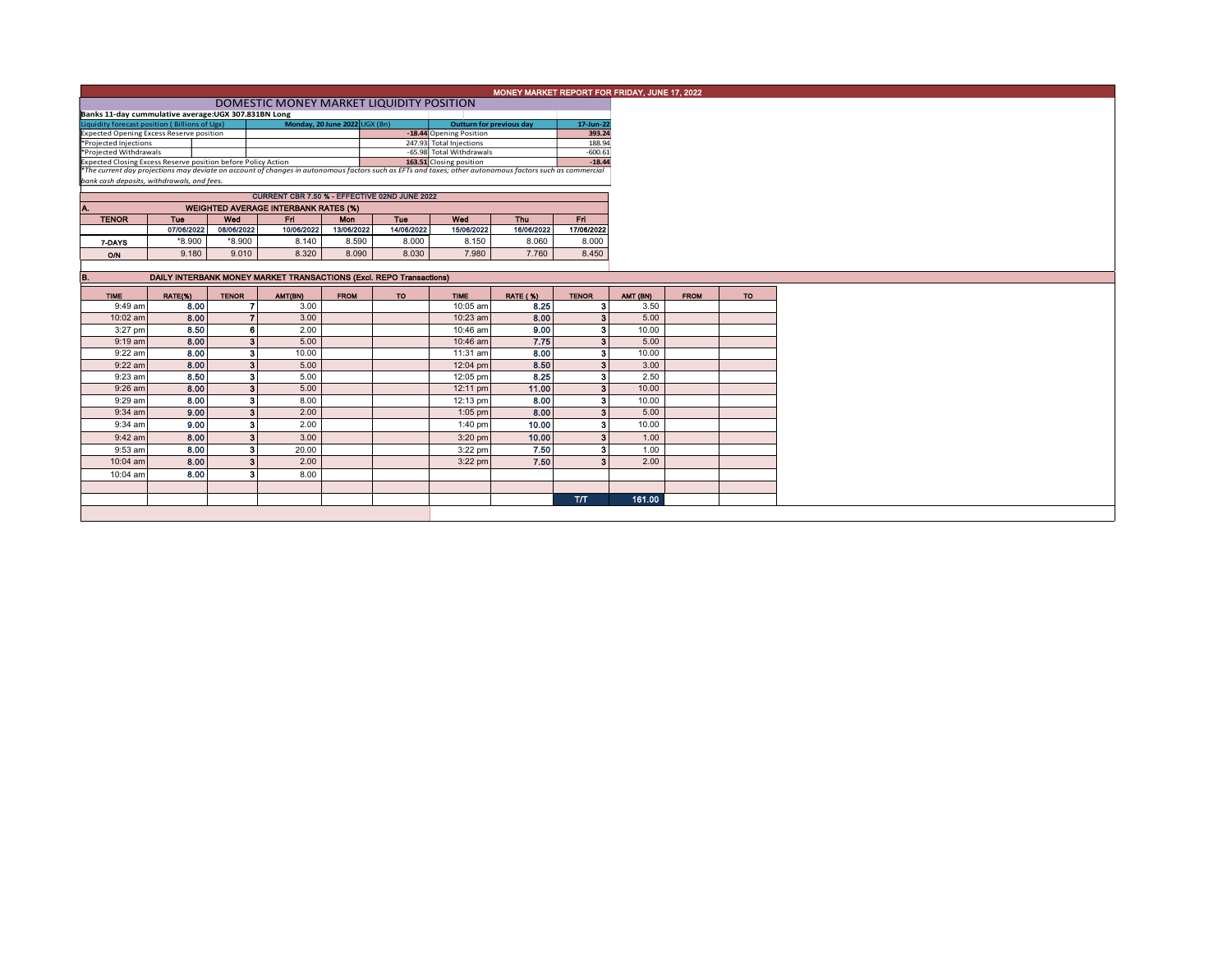

| <b>DATE</b>                                                               | <b>MON</b>                                                                                  | <b>THUR</b> | <b>THUR</b> | <b>THUR</b> | <b>THUR</b> | <b>THUR</b> | <b>THUR</b> | <b>THUR</b> | <b>THUR</b> | <b>THUR</b> | <b>THUR</b> | <b>THUR</b> | <b>TOTAL</b> | <b>TOTAL</b> |
|---------------------------------------------------------------------------|---------------------------------------------------------------------------------------------|-------------|-------------|-------------|-------------|-------------|-------------|-------------|-------------|-------------|-------------|-------------|--------------|--------------|
|                                                                           | 20-Jun-22                                                                                   | 23-Jun-22   | 30-Jun-22   | 07-Jul-22   | 14-Jul-22   | 21-Jul-22   | 28-Jul-22   | 04-Aug-22   | 11-Aug-22   | 18-Aug-22   | 10-Nov-22   | 08-Dec-22   | 19-Jan-23    |              |
| <b>REPO</b>                                                               | 203.13                                                                                      | 133.19      | $\sim$      |             |             |             |             |             |             |             |             |             |              | 336.32       |
| <b>REV REPO</b>                                                           |                                                                                             |             |             |             |             |             |             |             |             |             |             |             |              |              |
| <b>BOU BILL/DEPO A</b>                                                    |                                                                                             | 69.70       | 26.03       | 652.14      |             |             | 41.06       | 66.00       |             | 26.60       | 15.00       | 22.13       | 12.57        | 931.23       |
| <b>TOTALS</b>                                                             | 203.13                                                                                      | 202.89      | 26.03       | 652.14      |             | <b>1999</b> | 41.06       | 66.00       |             | 26.60       | 15.00       | 22.13       | 12.57        | 1,267.55     |
|                                                                           | Total O/S Deposit Auction & BOU Bill balances held by BOU up to 19 JANUARY 2023: UGX 931 BN |             |             |             |             |             |             |             |             |             |             |             |              |              |
| Total O/S Repo, Reverse Repo, BOU Bill balances held by BOU: UGX 1,268 BN |                                                                                             |             |             |             |             |             |             |             |             |             |             |             |              |              |

|                                                                      | (EI) STOCK OF TREASURY SECURITIES                                                    |             |                  |  | EII)<br><b>MONETARY POLICY MARKET OPERATIONS</b> |                   |               |            |              |              |  |  |  |
|----------------------------------------------------------------------|--------------------------------------------------------------------------------------|-------------|------------------|--|--------------------------------------------------|-------------------|---------------|------------|--------------|--------------|--|--|--|
|                                                                      | LAST TBIILS ISSUE DATE: 25-MAY-2022                                                  |             |                  |  | (VERTICAL REPOS, REV-REPOS & BOU BILL)           |                   |               |            |              |              |  |  |  |
| 5.060.60<br>20/06/2022<br>On-the-run O/S T-BILL STOCKs (Bns-UGX)     |                                                                                      |             |                  |  |                                                  | <b>ISSUE DATE</b> | <b>AMOUNT</b> | <b>WAR</b> | <b>RANGE</b> | <b>TENOR</b> |  |  |  |
| 20/06/2022 REPO<br>24.702.37<br>On-the-run O/S T-BONDSTOCKs(Bns-UGX) |                                                                                      |             |                  |  |                                                  | $20$ -May -       | 40.00         | 6.500      |              |              |  |  |  |
|                                                                      | TOTAL TBILL & TBOND STOCK- UGX                                                       |             | 29.762.97        |  | <b>REPO</b>                                      | $23$ -May         | 29.00         | 6.500      |              |              |  |  |  |
| 0/3=Outstanding                                                      |                                                                                      |             |                  |  | <b>REPO</b>                                      | 24-May -          | 146.00        | 6.500      |              |              |  |  |  |
| <b>MATURITY</b>                                                      | <b>TOTAL STOCK</b>                                                                   | YTM (%)     | <b>CHANGE IN</b> |  | <b>REPO</b>                                      | 25-May -          | 178.50        | 6.500      |              |              |  |  |  |
|                                                                      | (BN UGX)                                                                             | AT CUT OFF* | YTM (+/-)        |  | <b>REPO</b>                                      | $26$ -May -       | 399.00        | 6,500      |              |              |  |  |  |
| 91                                                                   | 80.10                                                                                | 7.952       | 1.451            |  | <b>REPO</b>                                      | 27-May -          | 147.00        | 6.500      |              |              |  |  |  |
| 182                                                                  | 349.69                                                                               | 9.000       | 1.011            |  | <b>REPO</b>                                      | 30-May -          | 95.00         | 6.500      |              |              |  |  |  |
| 364                                                                  | 4.630.81                                                                             | 10.000      | 1.000            |  | <b>REPO</b>                                      | 31-May -          | 93.00         | 6.500      |              |              |  |  |  |
| 2YR                                                                  | 1.078.68                                                                             | 9.900       | $-0.590$         |  | <b>REPO</b>                                      | $02$ -Jun $-$     | 123.00        | 7.500      |              |              |  |  |  |
| 3YR                                                                  | 92.41                                                                                | 12.090      | $-1.010$         |  | <b>REPO</b>                                      | 08-Jun -          | 20.00         | 7.500      |              |              |  |  |  |
| 5YR.                                                                 | 963.61                                                                               | 14,500      | 0.110            |  | <b>REPO</b>                                      | $10$ -Jun $-$     | 215.00        | 7.500      |              |              |  |  |  |
| 10YR                                                                 | 9.941.74                                                                             | 13.750      | 0.250            |  | <b>BOU BILL</b>                                  | $10$ -Jun $-$     | 14.91         | 8.297      |              | 27           |  |  |  |
| 15YR                                                                 | 9.429.68                                                                             | 14.390      | $-1.510$         |  | <b>BOU BILL</b>                                  | $10$ -Jun $-$     | 7.90          | 7.500      |              | 55           |  |  |  |
| 20YR                                                                 | 3,196.25                                                                             | 17.008      | 1.108            |  | <b>REPO</b>                                      | $13$ -Jun $-$     | 371.00        | 7.500      |              |              |  |  |  |
|                                                                      | Cut OFF is the lowest price/highest vield that satisfies the auction awarded amount. |             |                  |  | <b>BOU BILL</b>                                  | $13$ -Jun $-$     | 561.05        | 7.996      |              | 24           |  |  |  |
|                                                                      |                                                                                      |             |                  |  | <b>BOU BILL</b>                                  | $13$ -Jun $-$     | 24.70         | 8.511      |              | 52           |  |  |  |
|                                                                      |                                                                                      |             |                  |  | <b>REPO</b>                                      | $14$ -Jun $-$     | 3.00          | 7.500      |              |              |  |  |  |
|                                                                      |                                                                                      |             |                  |  | <b>REPO</b>                                      | $15$ -Jun $-$     | 156.00        | 7.500      |              |              |  |  |  |
|                                                                      |                                                                                      |             |                  |  | <b>REPO</b>                                      | $16$ -Jun $-$     | 133.00        | 7.500      |              |              |  |  |  |
|                                                                      |                                                                                      |             |                  |  | <b>REPO</b>                                      | $17$ -Jun $-$     | 203.00        | 7.500      |              |              |  |  |  |

WAR-Weighted Average Rate